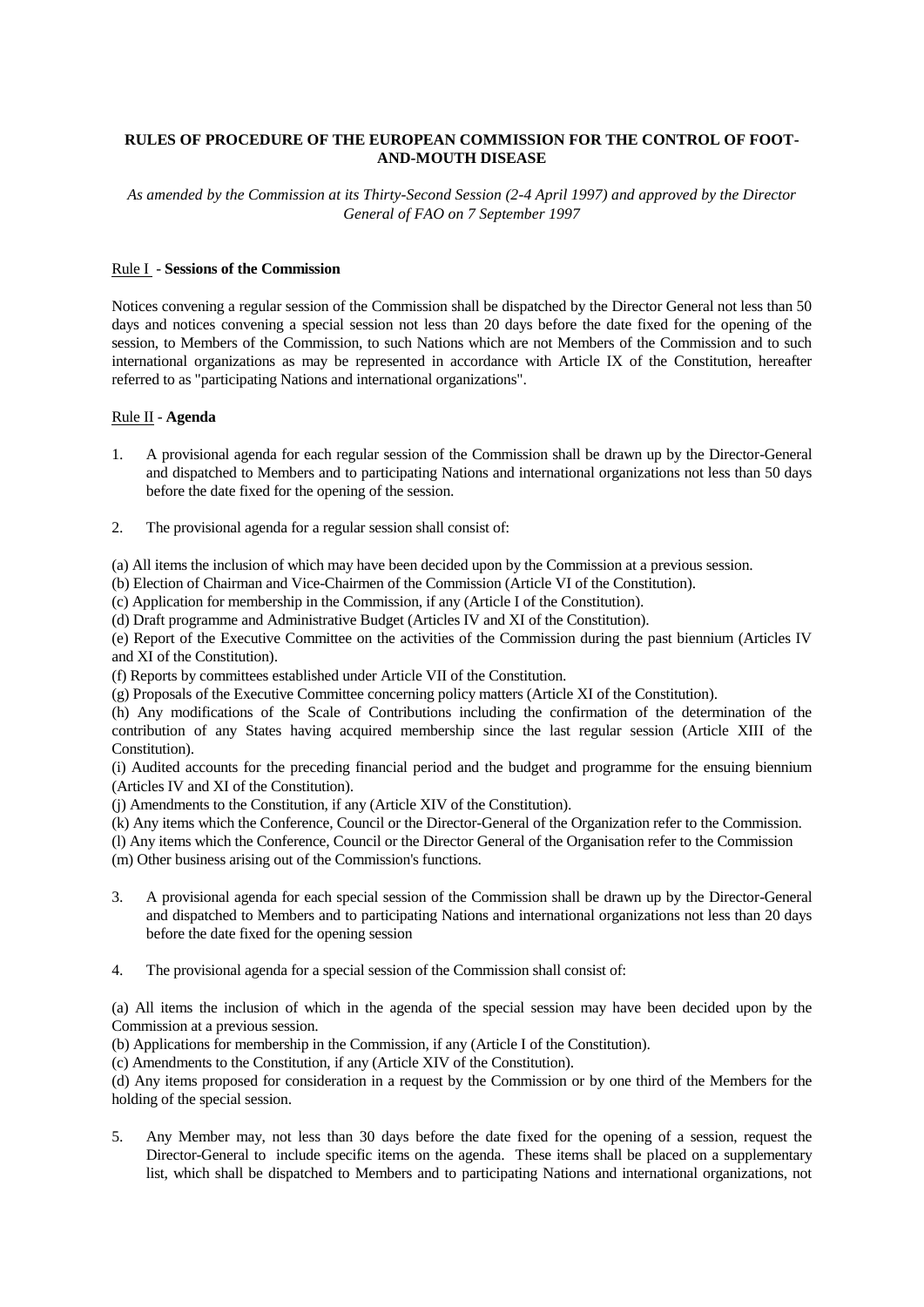less than 20 days before the date fixed for the opening of the session.

- 6. During any session the Commission may, by a two-thirds majority of the votes cast, add to the agenda any item proposed by a Member.
- 7. At each session the provisional agenda, together with the proposed additions or deletions, if any, shall be submitted to the Commission for approval as soon as possible after the opening of the session and, on approval of the Commission with or without amendments, shall become the agenda of the session.
- 8. Copies of all reports and other documents to be submitted to the Commission at any session, in connexion with any item which may be on the agenda, shall be furnished by the Director-General to Members and to participating Nations and international organizations at the same time as the item or as soon as possible thereafter.
- 9. The Commission shall not proceed to the discussion of any item on the agenda until at least 24 hours have elapsed since the documents referred to in Paragraph 7 have been made available to delegations of Members.

## Rule III **- Delegations and Credentials**

- 1. For the purpose of these Rules the term "delegation" means all the persons appointed by a Member to attend a session of the Commission, that is to say its delegate and his alternate, experts and advisers.
- 2. The credentials of delegates and alternates and the names of other persons in their delegations and of the observers from participating Nations and international organizations shall, insofar as possible, be deposited with the Secretary of the Commission not later than the opening day of each session of the Commission. The Secretary shall examine the credentials and report thereon to the Commission.

## Rule IV **- Secretariat**

The staff of the Secretariat of the Commission shall be appointed in accordance with Article XII of the Constitution and subject to the provisions of that Article. It shall be the duty of the Secretariat to receive, translate into the working languages of the Commission and circulate documents, reports and resolutions of the Commission and its committees, to prepare the records of their proceedings and to perform such other work as the Commission or any of its committees may require.

# Rule V **- Attendance at Plenary Meetings of the Commission**

- 1. Plenary meetings of the Commission shall be open to attendance by all delegations and by observers from participating Nations and international organizations and such members of the staff of the Organization as the Director-General may designate. Plenary meetings of the Commission shall be held in public unless the Commission decides otherwise.
- 2. Subject to any decision of the Commission the Secretary shall make arrangements for the admission of the public and of representatives of the press and other information agencies, to plenary meetings of the Commission.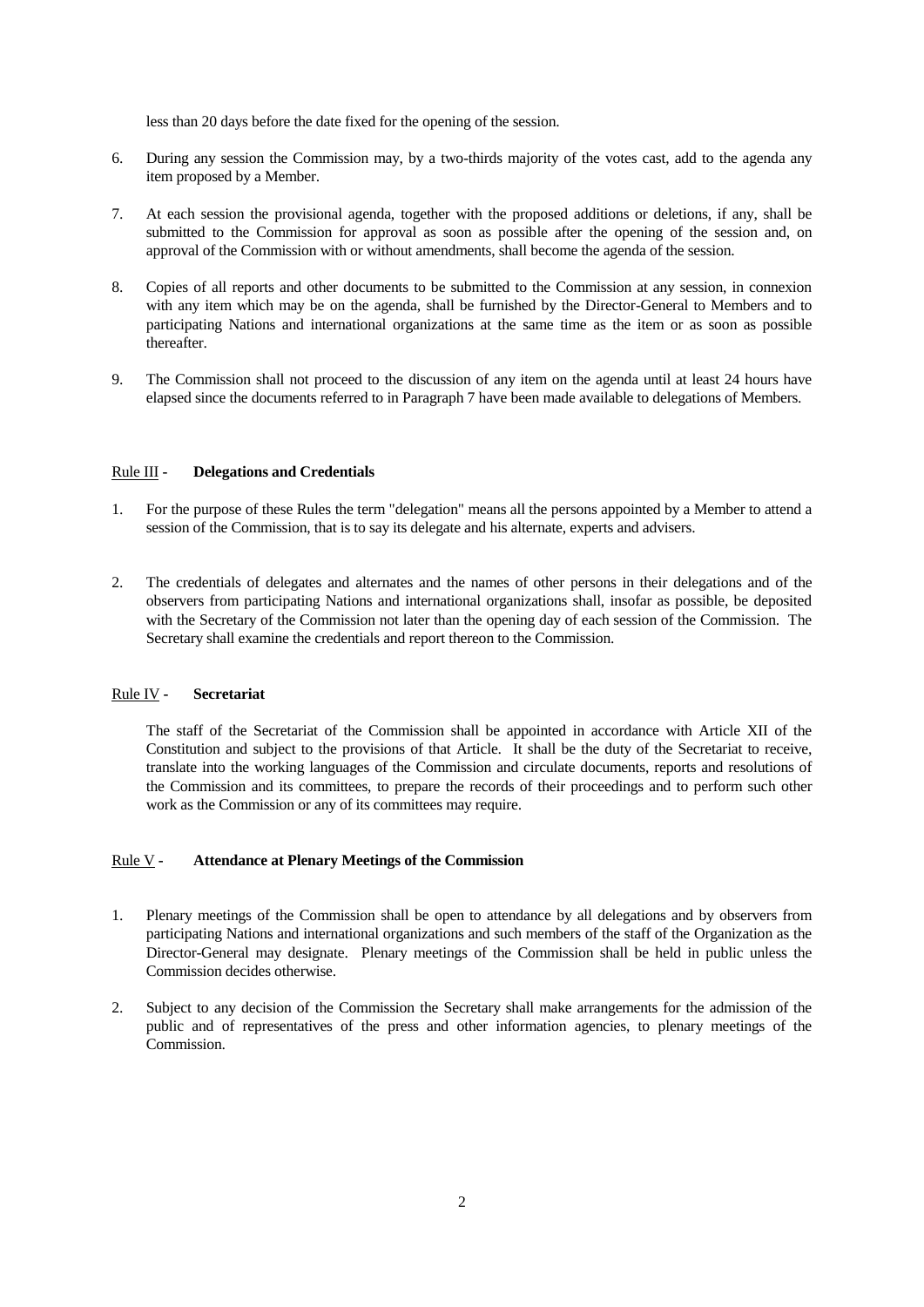## Rule VI **- Powers and Duties of Chairman and Vice-Chairmen of the Commission**

- 1. In addition to exercising such powers as are conferred upon him elsewhere by these Rules, the Chairman shall declare the opening and closing of each plenary meeting of the session. He shall direct the discussion in plenary meetings and at such meetings ensure observance of these Rules, accord the right to speak, put questions, and announce decision.
- 2. In the absence of the Chairman during a plenary meeting or any part thereof, one of the Vice-Chairmen shall preside. A Vice-Chairman acting as Chairman shall have the same powers and duties as the Chairman.
- 3. The Chairman, or a Vice-Chairman acting as Chairman, shall not vote but may appoint an alternate or adviser from his delegation to vote in his place.
- 4. The Chairman, in the exercise of his functions, remains under the authority of the Commission.

#### Rule VII **- Executive Committee**

In accordance with Article X of the Constitution, the Chairman of the Commission shall be the Chairman of the Executive Committee. He shall have, in relation to meetings of the Executive Committee, the same powers and duties as he has in relation to meetings of the Commission. In the absence of the Chairman during a meeting of the Executive Committee or any part thereof, one of the Vice-Chairmen of the Commission shall preside. A Vice-Chairman acting as Chairman shall have the same powers and duties as the Chairman. A majority of the members of the Committee shall constitute a quorum. Decisions of the Committee shall be taken by a majority of the votes cast. Each Member of the Committee shall have one vote. Meetings of the Committee shall be open to Observers when deemed appropriate. The Chairman has the authority to invite Observers, subject to confirmation by the Committee.

#### Rule VIII **- Proposals and Amendments at Plenary Meetings**

- 1. Proposals and amendments for plenary meetings shall be introduced in writing and handed to the Chairman of the Commission who shall circulate copies to the delegations. Subject to a contrary decision of the Commission in a specific instance, no proposal shall be discussed or put to the vote at any plenary meeting unless copies of it have been circulated to all delegations not
- 2. In the absence of the Chairman during a plenary meeting or any part thereof, one of the Vice-Chairmen shall preside. A Vice-Chairman acting as Chairman shall have the same powers and duties as the Chairman.
- 3. The Chairman, or a Vice-Chairman acting as Chairman, shall not vote but may appoint an alternate or adviser from his delegation to vote in his place.
- 4. The Chairman, in the exercise of his functions, remains under the authority of the Commission.

#### Rule IX **- Conduct of Business and Voting Arrangements at Plenary Meetings**

The conduct of business, voting arrangements and other related matters not specifically provided for in the Constitution or these Rules shall be governed by the General Rules of the Organization.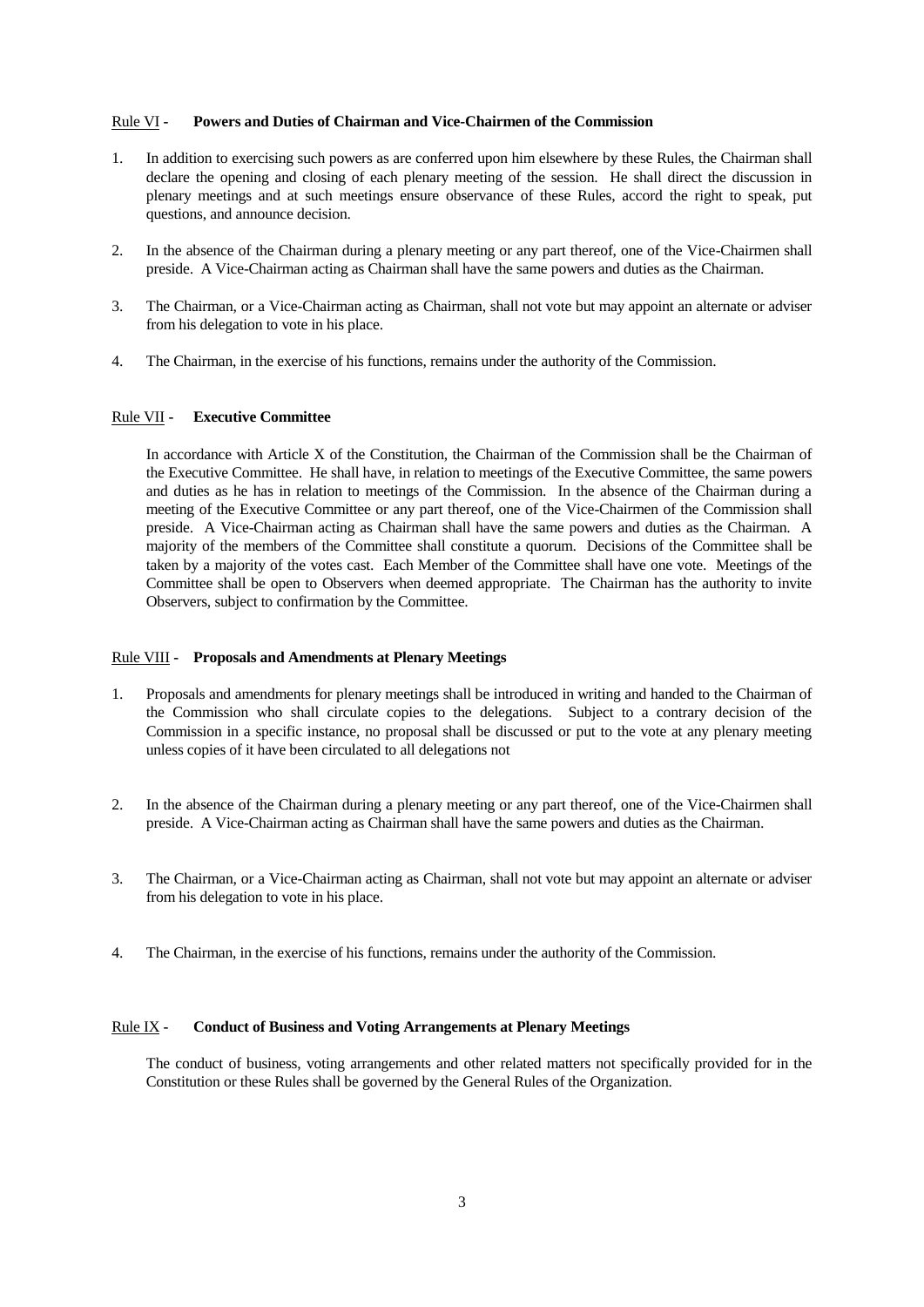## Rule X **- Committees of the Commission**

- 1. In addition to the committees provided for in Article VII of the Constitution, the Commission may set up at each session and for the duration of the session, such committees as it considers desirable and allocate to these committees the various items on its agenda.
- 2. Each such committee shall elect a Chairman and a Vice-Chairman.
- 3. Each delegate shall be entitled to sit or be represented by another member of his delegation on each such committee and may be accompanied at meetings by one or more members of his delegation, who may speak but shall not vote.
- 4. The Chairman of each committee shall have in relation to meetings of his committee the same powers and duties as the Chairman of the Commission has in relation to plenary meetings. In the absence of the Chairman, the Vice-Chairman of the committee shall preside with the same powers and duties.
- 5. The procedure in a committee shall be governed by the provisions of Rule X so far as applicable. A majority of the members of the committee shall constitute a quorum.
- 6. All committees established by the recommendations to the Commission shall report their conclusions and recommendations to the Commission.

## Rule XI **- Rapporteurs**

Any committee referred to in any of the preceding Rules may, on the proposal of its Chairman, appoint from among its members, one or more rapporteurs as required.

#### Rule XII **- Participating International Organizations**

Each participating Nation or international organization which has been invited to attend a session of the Commission may be represented by an observer. Such observer may, without vote, speak and, upon the request of the Chairman, participate in the discussions of the Commission and its committees. They may circulate to the Commission or its committees, without abridgement, the views of the Nation or organization which they represent.

### Rule XIII **- Reports and Recommendations**

- 1. Summary records shall be made of the proceedings of the Commission and its committees and shall be circulated as soon as possible to members of delegations who participated in the meeting concerned in order to give them the opportunity to suggest corrections.
- 2. At each session, the Commission shall approve a report embodying its views, recommendations and decisions including, when requested, a statement of minority views.
- 3. The conclusions and recommendations of the Commission shall be transmitted to the Director-General of the Organization at the close of each session, who shall circulate them to the Members of the Commission, nations and international organizations that were represented at the session and, upon request, to other member Nations of the Organization, for their information.
- 4. Recommendations having policy, programme or financial implications for the Organization shall be brought by the Director-General to the attention of the Conference or Council of the Organization for appropriate action.